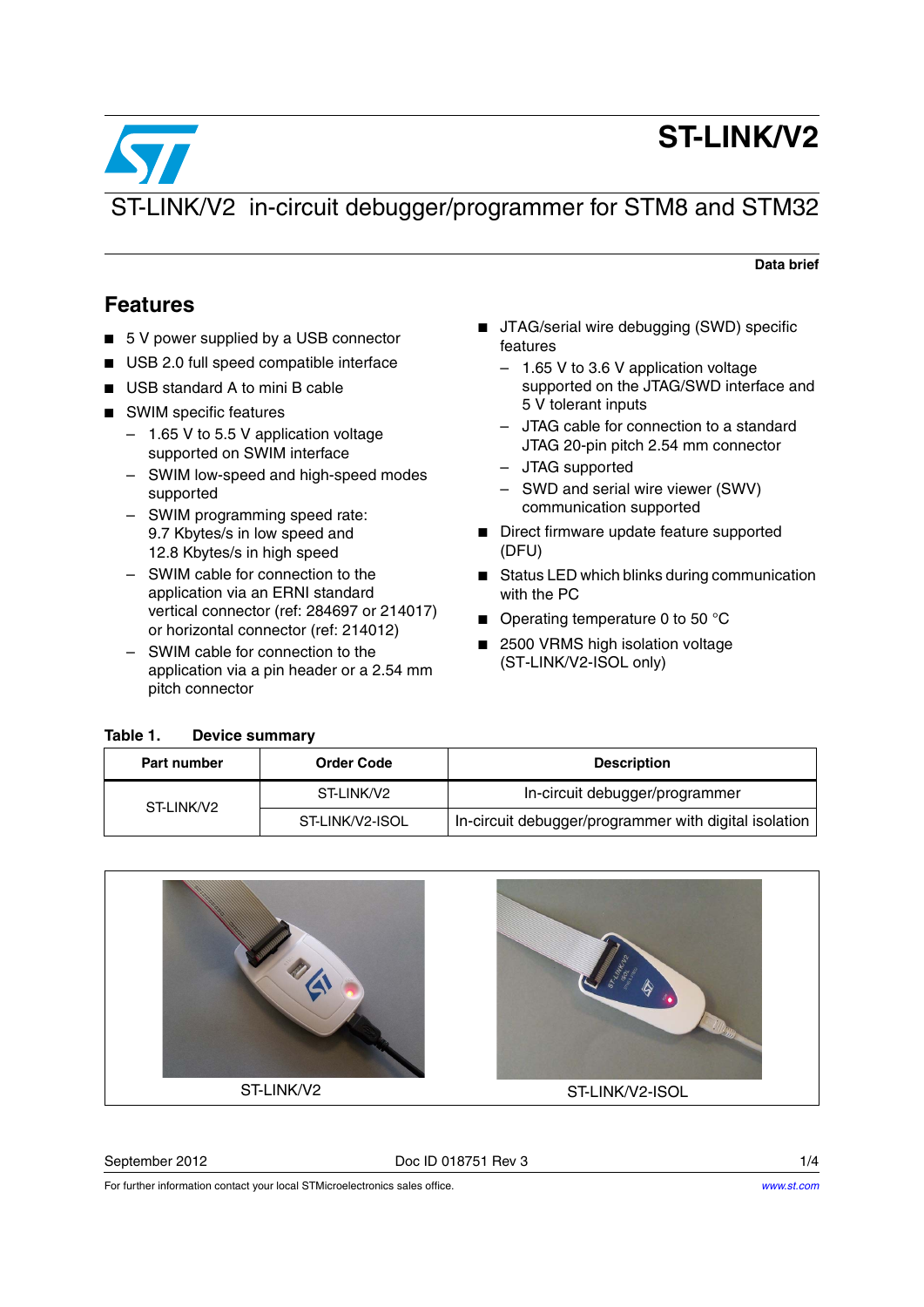## **1 Description**

The ST-LINK/V2 is an in-circuit debugger and programmer for the STM8 and STM32 microcontroller families. The single wire interface module (SWIM) and JTAG/serial wire debugging (SWD) interfaces are used to communicate with any STM8 or STM32 microcontroller located on an application board.

In addition to providing the same functionalities as the ST-LINK/V2, the ST-LINK/V2-ISOL features digital isolation between the PC and the target application board. It also withstands voltages of up to 2500 VRMS.

STM8 applications use the USB full speed interface to communicate with STMicroelectronic's ST Visual Develop (STVD) or ST Visual Program (STVP) software.

STM32 applications use the USB full speed interface to communicate with Atollic, IAR, Keil or TASKING integrated development environments.

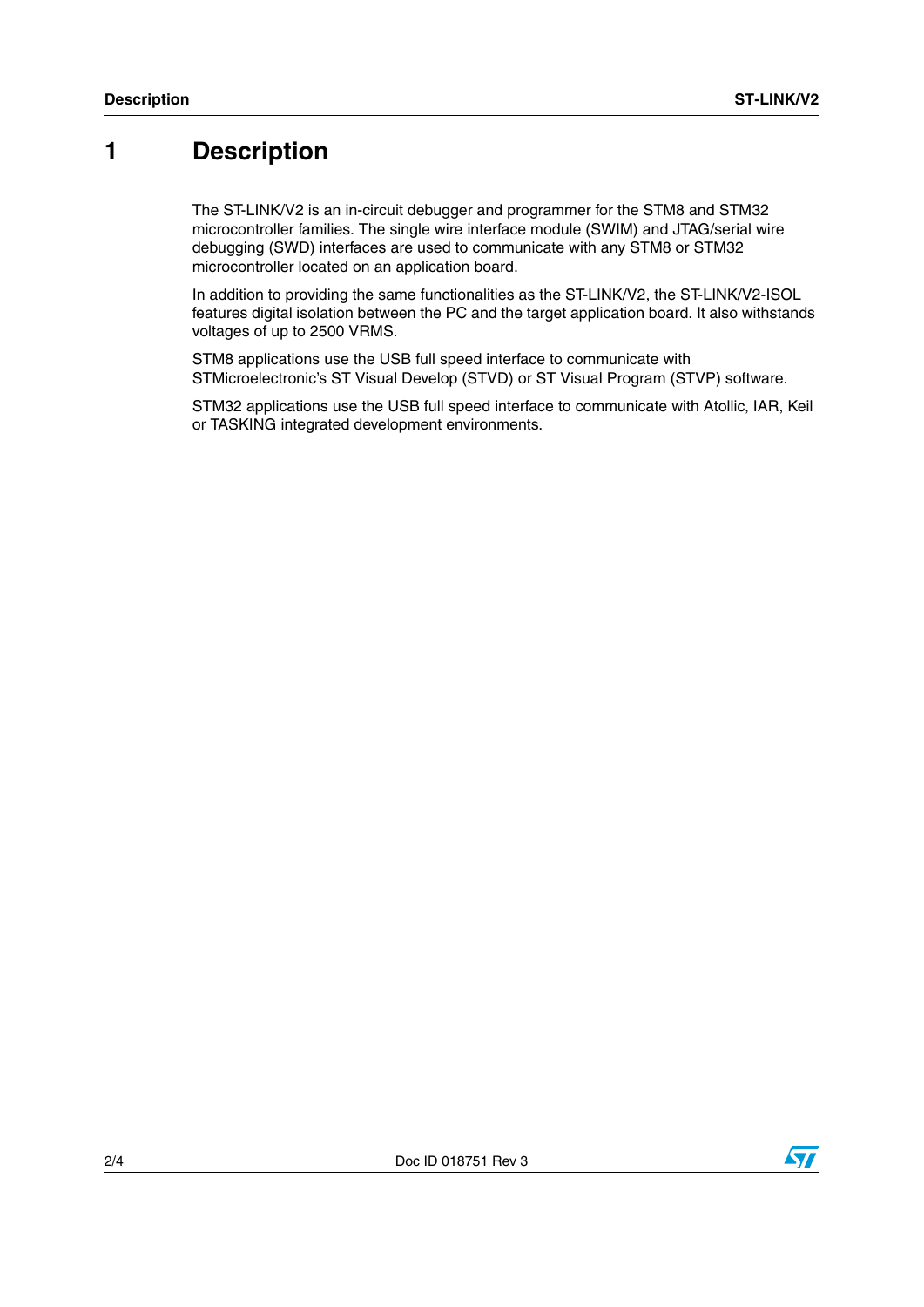## **2 Revision history**

#### Table 2. **Document revision history**

| <b>Date</b> | <b>Revision</b> | <b>Changes</b>                         |
|-------------|-----------------|----------------------------------------|
| 21-Apr-2011 |                 | I Initial release.                     |
| 07-May-2012 | 2               | Added SWD to JTAG connection features. |
| 14-Sep-2012 | 3               | Added ST-LINK/V2-ISOL.                 |